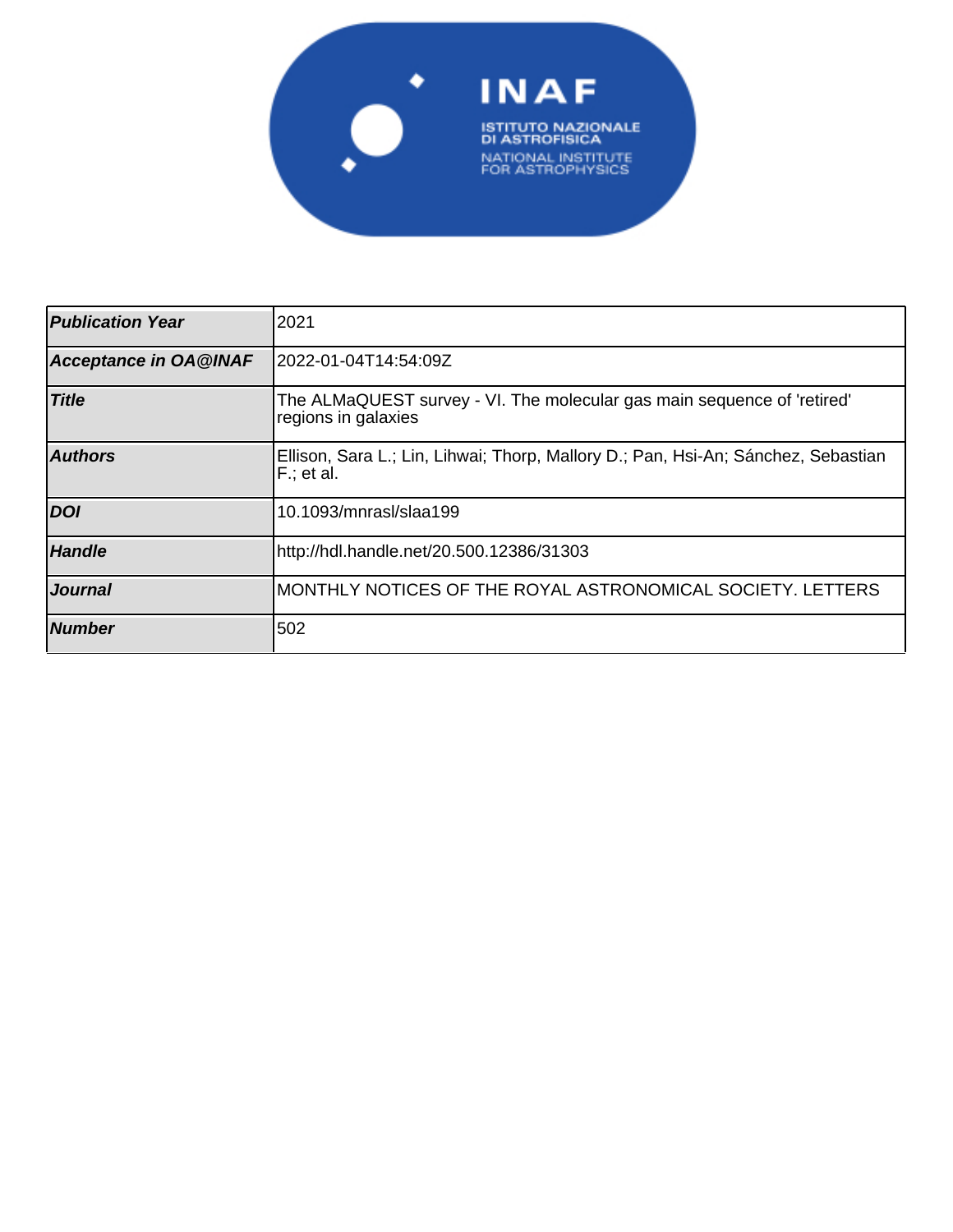# The ALMaQUEST Survey: VI. The molecular gas main sequence of 'retired' regions in galaxies.

Sara L. Ellison<sup>1</sup>, Lihwai Lin<sup>2</sup>, Mallory D. Thorp<sup>1</sup>, Hsi-An Pan<sup>3</sup>, Sebastian F. Sánchez<sup>4</sup>, Asa F. L. Bluck<sup>6</sup>, Francesco Belfiore<sup>7</sup>

<sup>1</sup> *Department of Physics* & *Astronomy, University of Victoria, Finnerty Road, Victoria, British Columbia, V8P 1A1, Canada*

2 *Institute of Astronomy* & *Astrophysics, Academia Sinica, Taipei 10617, Taiwan*

<sup>3</sup> Max-Planck-Institut für Astronomie, Königstuhl 17, D-69117 Heidelberg, Germany

4 *Instituto de Astronom´ıa, Universidad Nacional Autonoma de Mexico, A. P. 70-264, C.P. 04510, Mexico, D.F., Mexico*

<sup>6</sup> *Kavli Institute for Cosmology* & *Cavendish Astrophysics, University of Cambridge, Madingley Road, Cambridge, CB3 0HA, UK*

7 *INAF — Osservatorio Astrofisico di Arcetri, Largo E. Fermi 5, I-50125, Florence, Italy*

10 December 2020

#### ABSTRACT

In order to investigate the role of gas in the demise of star formation on kpc-scales, we compare the resolved molecular gas main sequence (rMGMS:  $\Sigma_{\rm H_2}$  vs  $\Sigma_{\star}$ ) of star-forming regions to the sequence of 'retired' regions that have ceased to form new stars. Using data from to the sequence of 'retired' regions that have ceased to form new stars. Using data from the ALMaQUEST survey, we find that retired spaxels form a rMGMS that is distinct from that of star-forming spaxels, offset to lower  $\Sigma_{H_2}$  at fixed  $\Sigma_{\star}$  by a factor of ∼5. We study the rMGMS of star forming and retired spaxels on a galaxy by galaxy basis for eight individual rMGMS of star-forming and retired spaxels on a galaxy-by-galaxy basis for eight individual ALMaQUEST galaxies. Six of these galaxies have their retired spaxels concentrated within the central few kpc. Molecular gas is detected in 40-100% of retired spaxels in the eight galaxies in our sample. Both the star-forming and retired rMGMS show a diversity in normalization from galaxy-to-galaxy. However, in any given galaxy, the rMGMS for retired regions is found to be distinct from the star-forming sequence and gas fractions of retired spaxels are up to an order of magnitude lower than the star-forming spaxels. We conclude that quenching is associated with a depletion (but not absence) of molecular gas via a mechanism that typically begins in the centre of the galaxy.

Key words: Galaxies: ISM, galaxies: star formation, galaxies: evolution, galaxies: general

### **INTRODUCTION**

The processes proposed to quench and regulate star formation in galaxies are manyfold. The simplest of these potential pathways is via the mundane process of gas exhaustion, whereby past generations of stars have consumed all of the available fuel. Alternatively, the gas could be forcibly removed, either via external, environmental processes such as ram pressure stripping, or driven by internal energy sources such as starbursts or an active galactic nucleus (AGN). However, the relatively common presence of a persistent gas reservoir in galaxies normally considered to be quiescent, indicates that the absence of gas may not be the dominant route to quenching (e.g. Young et al. 2011; Thom et al. 2012; French et al. 2015; Davis et al. 2019). Moreover, the processes described above appear to have a complex relationship with the regulation of star formation; whilst they have the potential to quench star formation, both stripping (e.g. Vulcani et al. 2018) and AGN (e.g. Carniani et al. 2016) have been observed to similarly foster new star formation. It has also been found that most outflows do not possess sufficient energy to evacuate the gas from its host (e.g. Roberts-Borsani & Saintonge 2018; Fluetsch et al. 2019). Alternatively, galaxies may

retain their gas, but find themselves unable to convert it into stars, e.g. due to high stability or turbulence in the interstellar medium (e.g. Martig et al. 2009; Mendez-Abreu et al. 2019; Gensior et al. 2020). The relative importance of these processes may also depend on redshift; in the current paper we focus on quenching in nearby  $(z < 0.1)$  galaxies.

Studying the spatial distibution of star formation within nearby galaxies has the potential to disentangle these various potential quenching mechanisms. Using statistical samples of galaxies mapped with integral field unit (IFU) surveys, it has been shown that galaxies with low global star formation rates (SFRs) exhibit suppressed  $\Sigma_{\rm SFR}$  at all radii, with the largest deficits in the inner regions (Belfiore et al. 2018; Ellison et al. 2018; Medling et al. 2018; Wang et al. 2019). Such inside-out quenching hints at processes linked to the inner galactic regions, a scenario supported by the observed correlation between central galactic properties (such as central mass density, central velocity dispersion and bulge mass) and quenched fraction (Lang et al. 2014; Omand et al. 2014; Bluck et al. 2014, 2016, 2020a). However, environmental quenching seems also to play a role for galaxies located in densely populated neigh-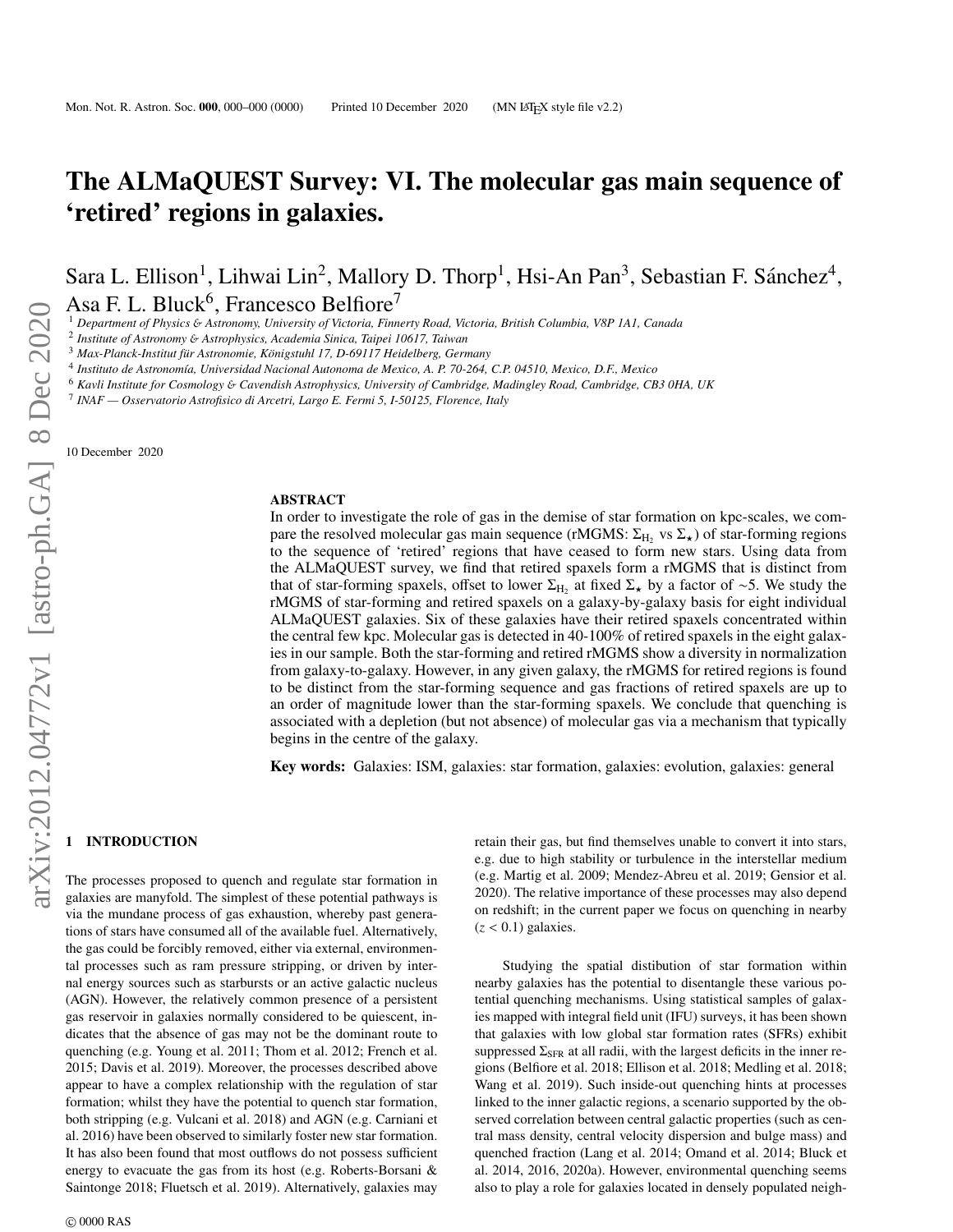## 2 *Ellison et al.*

bourhoods, where star formation seems to be quenched from the outside-in (Schaefer et al. 2017; Bluck et al. 2020b).

Further clues to the mechanisms that drive quenching may be gleaned by mapping the molecular gas content of galaxies in the process of ramping down their star formation. A first step in this direction was made by Lin et al. (2017), who presented Atacama Large Millimeter Array (ALMA) maps of CO(1-0) obtained on the same spatial scale as optical IFU maps from the Mapping Nearby Galaxies at Apache Point Observatory (MaNGA) for three green valley galaxies. Lin et al. (2017) (and follow-up work by Brownson et al. 2020) found low bulge gas fractions in their green valley sample, indicating that depleted inner gas reservoirs could be the cause of reduced SFRs. Using indirect measurements of  $\Sigma_{\rm H_2}$  (based on a calibration of spaxel-by-spaxel dust attenuation) Sanchez et al. (2018) also found a deficit of molecular gas in the central regions of green valley galaxies.

In the work presented here, we take a complementary approach to investigating how the molecular gas content is linked to quenching on kpc-scales. Rather than selecting galaxies via their global SFRs (e.g. those in the green valley), we take a broader view, and select any galaxy that exhibits detectable regions of internal quenching. This more inclusive approach can identify galaxies that are broadly still forming stars, and hence has the potential to catch the cessation of star formation at an earlier stage. The molecular gas properties of star-forming and quenching regions within a given galaxy are then assessed by comparing the resolved molecular gas main sequences (rMGMS, i.e.  $\Sigma_{\star}$  vs.  $\Sigma_{\rm H_2}$ ) of the two internal populations on a galaxy-by-galaxy basis.

## 2 THE ENSEMBLE RESOLVED MOLECULAR GAS MAIN SEQUENCE OF RETIRED SPAXELS

The data used in the work presented here are taken from the AL-MaQUEST survey<sup>1</sup> (Lin et al. 2020). The ALMaQUEST survey consists of 46 galaxies selected from the MaNGA survey that have been observed with ALMA in order to obtain CO(1-0) maps on the same spatial (∼kpc) scale. The galaxy sample, data acquisition, reduction and mapping to the MaNGA spatial grid are described in detail in Lin et al. (2020). As in our previous papers (Ellison et al. 2020a,b), we use extinction corrected emission line fluxes and inclination corrected  $\Sigma_{\star}$  from PIPE3D (Sanchez et al. 2016; 2018). We refer the reader to those works for further details on all of these facets of the sample and data processing.

The identification of galactic regions that are either starforming or in the process of quenching is achieved via the use of line ratio diagrams (e.g. Baldwin, Phillips & Terlevich 1981; hereafter BPT) and an H $\alpha$  equivalent width (EW) cut. Regions which are no longer actively forming new stars, and whose emission lines are photoionized by aging stellar populations have low H $\alpha$  EWs, and have hence been dubbed as 'retired' (Stasinska et al. 2008; Cid-Fernandes et al. 2010; Sanchez et al. 2014). Following these previous works, spaxels are classified as star-forming or retired using the Kauffmann et al. (2003; hereafter K03) line ratio diagram according to the following criteria:

• Star-forming: Spaxels have  $S/N>2$  in [NII], H $\alpha$ , [OIII] and Hβ, lie below the K03 AGN demarcation and have Hα EW > 6 Å.

• Retired: Spaxels have S/N>2 in [NII], H $\alpha$ , [OIII] and H $\beta$  and have  $H\alpha$  EW < 3 Å.



Figure 1. The resolved molecular gas main sequence for ∼19,000 star forming spaxels (blue shading) and ∼1,500 retired spaxels (orange contours) in the full ALMaQUEST sample (46 galaxies). Whereas the retired spaxels form their own version of a rMGMS, it is offset to lower  $\Sigma_{H_2}$  at fixed  $\Sigma_{\star}$ .<br>The inset histogram shows the (normalized) distribution of malesular ass The inset histogram shows the (normalized) distribution of molecular gas fractions of the two populations. The (logarithmic) median gas fractions (shown by vertical dashed lines) of the star forming and retired populations are −1.2 and −1.9 dex, respectively. The detection threshold for  $\Sigma_{\text{H}_2}$  varies<br>from galaxy to galaxy but is typically log  $\Sigma_{\text{M}_2}$  = 6.8 M kpc<sup>-2</sup> from galaxy-to-galaxy, but is typically log  $\Sigma_{\text{H}_2} \sim 6.3 - 6.8 \text{ M}_{\odot} \text{kpc}^{-2}$ .

The reason that we do not enforce a non-AGN classification on the BPT diagram for retired spaxels, which are simply characterized by weak H $\alpha$  emission, is that the majority of them lie above the AGN demarcation (e.g. Stasinska et al. 2008; Cid-Fernandes et al. 2011), despite not being photoionized by nuclear accretion processes. We have further checked that the conclusions of this work are not sensitive to the requirement that retired spaxels be detected in other emission lines, or on the details of S/N threshold. Spaxels selected in the same way as our retired sample are sometimes referred to in the literature as LI(N)ERs (e.g. Belfiore et al. 2017; Hsieh et al. 2017). In this work, we prefer the term 'retired', to reflect that the photoionization of these spaxels is believed to originate from old stellar populations. We note that the above spaxel classifications do not include all spaxels, e.g. those with intermediate H $\alpha$  EWs, or insufficient S/N in all four of the emission lines required for the K03 classification. These spaxels do not receive a photoionization classification in this work.

In order to study the rMGMS, we additionally require a CO(1- 0) detection which is converted to a  $\Sigma_{\rm H_2}$  assuming a constant  $\alpha_{CO} = 4.3 \text{ M}_{\odot} \text{ pc}^{-2}$  (K km s<sup>-1</sup>)<sup>-1</sup>. From the spaxels in the star-<br>forming and ratired categories described above, we therefore furforming and retired categories described above, we therefore further select spaxels with  $S/N> 2$  in their CO(1-0) line. There are approximately 19,000 star-forming and 1,500 retired spaxels thus selected (although over-sampling means that these are not independent). Although it would be of great interest to additionally study the location of quenched spaxels (characterized by lack of H $\alpha$ emission) relative to the star-forming rMGMS, there are only ∼100 quenched spaxels with CO detections in the entire ALMaQUEST survey, prohibiting a statistical assessment.

In Fig. 1 we show the rMGMS for the star-forming (blue shading) and retired spaxels (orange contours) for the ensemble of spaxels selected from the full ALMaQUEST survey (46 galaxies). The star-forming spaxels show the familiar tight sequence shown by previous works (e.g. Lin et al. 2019; Morselli et al. 2020; Ellison et al. 2021), although we note that the absence of points in the lower

<sup>1</sup> http://arc.phys.uvic.ca/∼almaquest/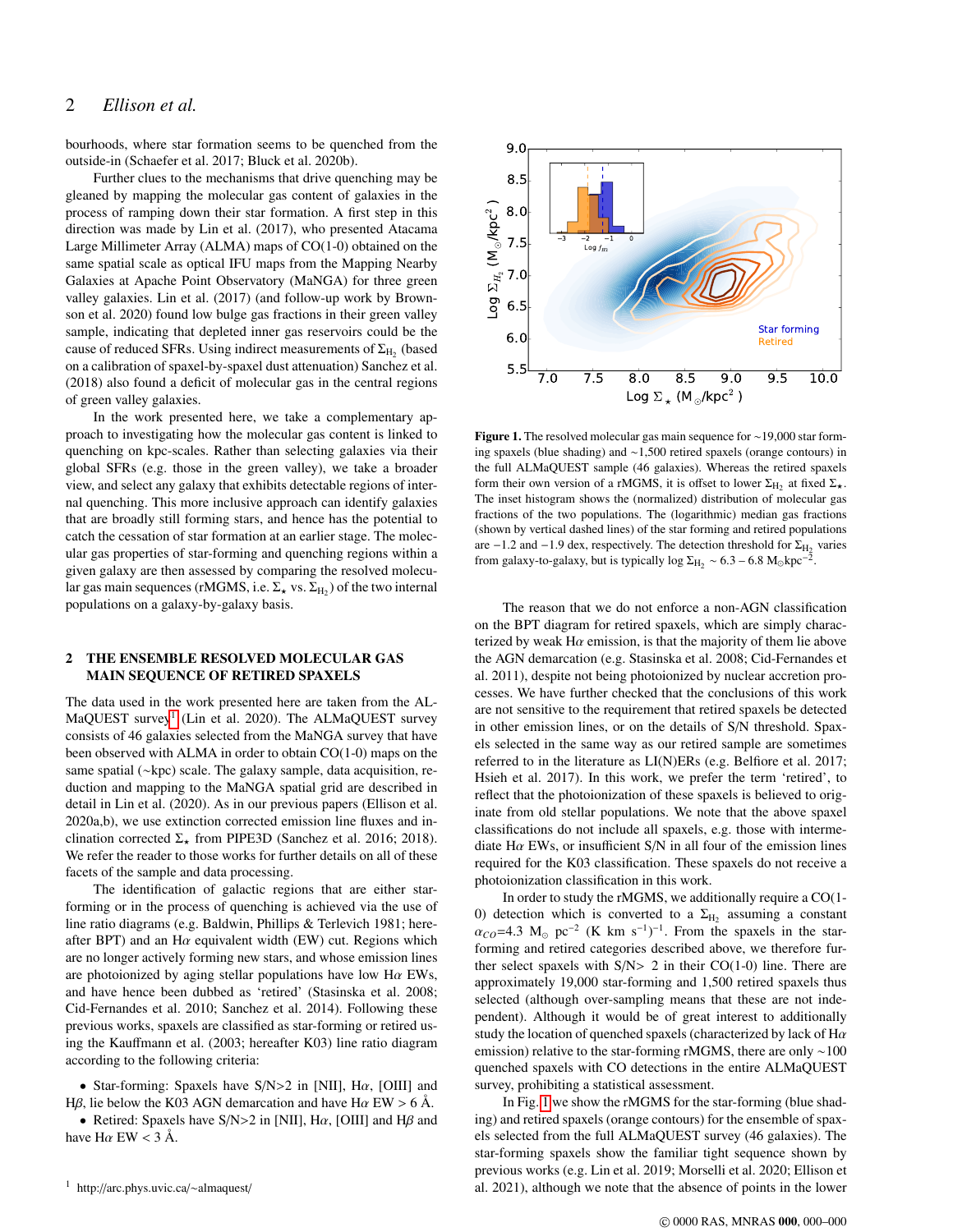## *ALMaQUEST VI - 'retired' galaxy regions* 3



Figure 2. The 8 galaxies selected from the ALMaQUEST sample which have sufficient  $(>20)$  spaxels to investigate the rMGMS for star-forming and retired populations of spaxels. The first and fourth columns show the SDSS images with the hexagonal MaNGA footprint shown in magenta; the second and fifth columns show the H $\alpha$  EW maps (see colour bar along the lower edge of the figure); the third and sixth columns show the maps of spaxel classifications. Retired spaxels are shown in orange and star-forming spaxels in blue, with paler shades of each colour indicating a non-detection in CO. Spaxels that do not fall into either of these two classes are shown in grey. The filled grey circle indicates the median FWHM of 2.5 arcsecond (Law et al. 2015).

right of the diagram is (at least in part) due to imposed detection thresholds. The retired spaxels also exhibit a correlation between  $\Sigma_{\star}$  and  $\Sigma_{\text{H}_2}$ , although offset to low  $\Sigma_{\text{H}_2}$  at fixed  $\Sigma_{\star}$  compared with the sequence of star-forming spaxels (see also Sanchez et al. 2020, but using indirect  $\Sigma_{\rm H_2}$  measurements). The inset histogram in Fig. 1 shows the molecular gas fraction (defined as  $\log f_{\text{H}_2} = \log \Sigma_{\text{H}_2}$ . log  $\Sigma_{\star}$ ) distributions of the two populations. The median gas fraction of retired spaxels is a factor ∼5 lower than that of star-forming spaxels. Therefore, Fig. 1 hints that the low sSFRs in retired spaxels might be due to lower molecular gas fractions, on average. An <sup>α</sup>*CO* that increases with SFR (e.g. Accurso et al. 2017) would only increase the difference between the rMGMS of the two populations.

As we will show later in this Letter (see also Belfiore et al. 2017, 2018; Sanchez et al. 2018) many of the regions that host retired spaxels are in the centres of galaxies. The population of retired spaxels is therefore naturally shifted to higher values of  $\Sigma_{\star}$ , on average. However, Fig. 1 shows that the rMGMS of the retired spaxels is not simply an extension of the star-forming sequence at higher  $\Sigma_{\star}$ . The offset between the rMGMS of retired and star-forming spaxels is therefore not simply a radius effect. Instead, Fig. 1 suggests that the lower sSFRs of retired spaxels are linked to a deficit of molecular gas.

#### © 0000 RAS, MNRAS 000, 000–000

## 3 GALAXY-BY-GALAXY RESOLVED MOLECULAR GAS MAIN SEQUENCE OF RETIRED SPAXELS

Ellison et al. (2021) have shown that galaxy-to-galaxy variation dominates the scatter in the star-formation scaling relations. To further dissect the rMGMS of retired galaxies, we therefore investigate the rMGMS on a galaxy-by-galaxy basis.

We begin by selecting only the 33 ALMaQUEST galaxies with axial ratios  $b/a > 0.35$ , based on inclinations provided in the NASA Sloan Atlas (NSA). This sample is further reduced by requiring that at least 20 star-forming and 20 retired spaxels be present in a given galaxy, in order to determine the rMGMS for these two populations (in practice, the minimum number of retired spaxels in a given galaxy is 50). In Fig. 2 we show the eight galaxies that remain after the axial ratio and spaxel classification cuts are made, ordered by total stellar mass. For each galaxy we show the SDSS image (1st and 4th columns), the H $\alpha$  EW (2nd) and 5th columns) and spaxel classification (BPT) map (3rd and 6th columns). In the BPT maps spaxels classified as star-forming are shown in blue and retired spaxels are shown in orange, with paler shades of each colour indicating a CO non-detection. The MaNGA plate-ifu identifier is given in the top of each BPT map and the global sSFR (from the PIPE3D value-added catalog) is given in the top of the H $\alpha$  EW map. Fig. 2 shows that many galaxies in our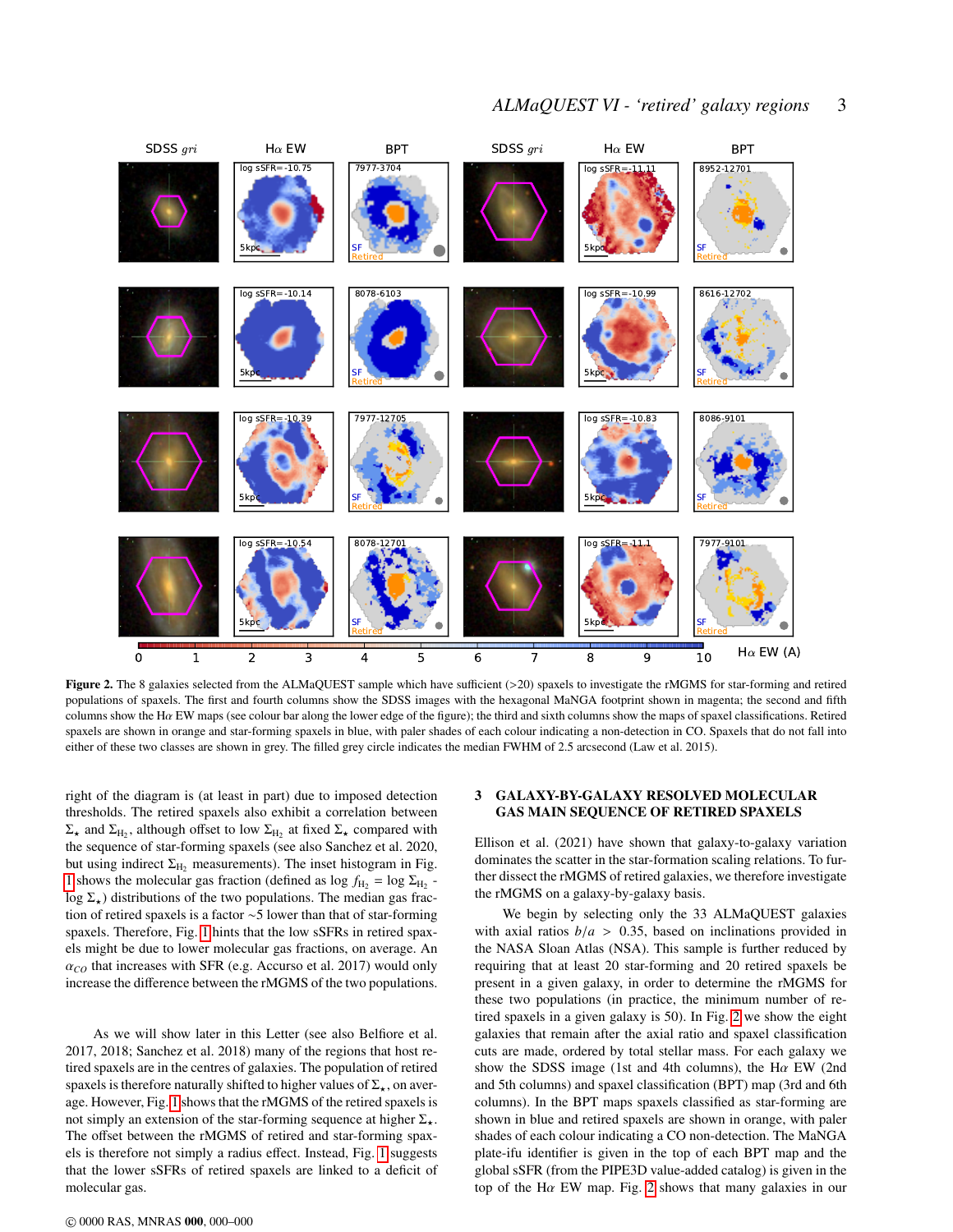## 4 *Ellison et al.*

sample host significant star formation and have sSFR values that are within the scatter of the main sequence, demonstrating the complementarity of our approach to studies of globally identified green valley (or retired galaxies) galaxies (e.g. Lin et al. 2017; Sanchez et al. 2018; Brownson et al. 2020).

Belfiore et al. (2017) have demonstrated that the photoionization morphologies of galaxies with retired populations fall into one of two broad categories: Centrally concentrated or extended (termed cLIERs and eLIERs in that work). These same broad morphologies are seen in our sample. Fig. 2 shows that the retired spaxels in 6/8 of the galaxies in our sample are centrally concentrated, often (but not always) surrounded by a spatially extended region of star formation (i.e. cLIERs in the terminology of Belfiore et al. 2017). The remaining two galaxies (7977-12705 and 7977-9101) have high H $\alpha$  EWs in their central regions, with the retired spaxels arranged in a ring around. However, for both galaxies these central high H $\alpha$  EW spaxels are not classified as star-forming as they are above the K03 demarcation, and would be traditionally be classified as 'composite' as they are below the Kewley et al. (2001) boundary. One of these galaxies (7977-12705) shows signs of a past interaction, which may have triggered both central star formation and AGN activity (e.g. Ellison et al. 2013).

In Fig. 3 we show the rMGMS on a galaxy-by-galaxy basis for the eight galaxies selected above. The panels appear in the same order as Fig. 2; the MaNGA plate-ifu and total stellar mass are given in the top left/right of each panel. The greyscale histogram is the same in each panel and contains all of the starforming spaxels shown in Fig. 1 for reference. The rMGMS for the star-forming/retired spaxels in each galaxy is shown in blue/orange points, with shading further indicating their distance from the galactic centre.

Fig. 3 demonstrates that, just as there is no universal (across all galaxies) rMGMS for star-forming spaxels (Ellison et al. 2021), so the rMGMS of retired spaxels exhibits large galaxy-to-galaxy variations. The retired sequences are always offset from the starforming sequences. The retired sequences are characterized by high values of  $\Sigma_{\star}$ ; this is unsurprising given that in all eight galaxies (even the two whose retired spaxels form an extended ring) the retired spaxels are at smaller radii than the star-forming spaxels in the same galaxy. However (perhaps with the exception of 7977-12705, which is a post-merger), the retired rMGMS is clearly not a simple extension to higher  $\Sigma_{\star}$  of the star-forming rMGMS. Fig. 3 shows that the retired rMGMS in a given galaxy is gas-poor compared to the star-forming rMGMS extrapolated to high  $\Sigma_{\star}$ .

We further examine the spaxel molecular gas fractions on a galaxy-by-galaxy basis in Fig. 4. The fraction of starforming/retired spaxels detected in CO is given in the top right corner of each panel and is 35-74 % for star-forming spaxels and 38 - 100 % for retired spaxels. However, these dectection fractions are not directly comparable given the different radial (and hence  $\Sigma_{\star}$ ) ranges for the two populations. A more informative comparison is therefore the gas fractions of the two populations. The typical median gas fractions of (CO-detected) star-forming spaxels in a given galaxy is  $\sim$  −1.0 to −1.5, whereas the retired spaxels are up to an order of magnitude more gas poor. Therefore, whilst it is possible that some star-forming spaxels (i.e. those not detected in CO by our ALMA observations) have gas fractions as low as retired spaxels, retired spaxels do not achieve gas fractions as high as those in star-forming spaxels.

Our results are in agreement with the complementary studies of green valley galaxies by Lin et al. (2017) and Brownson et al. (2020) which find low central gas fractions and offsets from the



Figure 3. The rMGMS for eight ALMaQUEST galaxies. Star-forming spaxels are shown in blue and retired spaxels are shown in orange, with shading that indicates the distance from the centre of the galaxy in kpc. The MaNGA plate-ifu is given in the top left of each panel and the stellar mass in the top right. The retired spaxels show a distinct rMGMS compared with the star-forming spaxels in the same galaxy. Typical measurement uncertanties are shown in the lower left of each panel; these do not include systematic uncertainties or modelling assumptions, e.g. due to choice of  $\alpha_{CO}$ , initial mass function, extinction law etc.



Figure 4. Gas fraction distributions for the eight galaxies in our sample. The distribution for star-forming spaxels is shown in blue and for retired spaxels in orange. The MaNGA plate-ifu is given in the top left of each panel and the fraction of star-forming/retired spaxels detected in CO (S/N>2) in the top right. Panels appear in the same order as Fig. 3. Retired spaxels have lower molecular gas fractions by up to an order of magnitude compared with star-forming spaxels in the same galaxy.

rMGMS. Indirect estimates of  $\Sigma_{\text{H}_2}$ , based on a calibration of the dust attenuation in a given spaxel, for larger samples of retired galaxies also find low gas fractions in the inner regions (Sanchez et al. 2018). In addition to reduced gas fractions, there is also a reduction in the star formation efficiency (SFE) in retired/green valley/quenched galaxies (Sanchez et al., 2018; Brownson et al. 2020; Piotrowska et al. 2020; Colombo et al. 2020). Future papers in the ALMaQUEST series (Lin et al. in prep; Pan et al. in prep) will in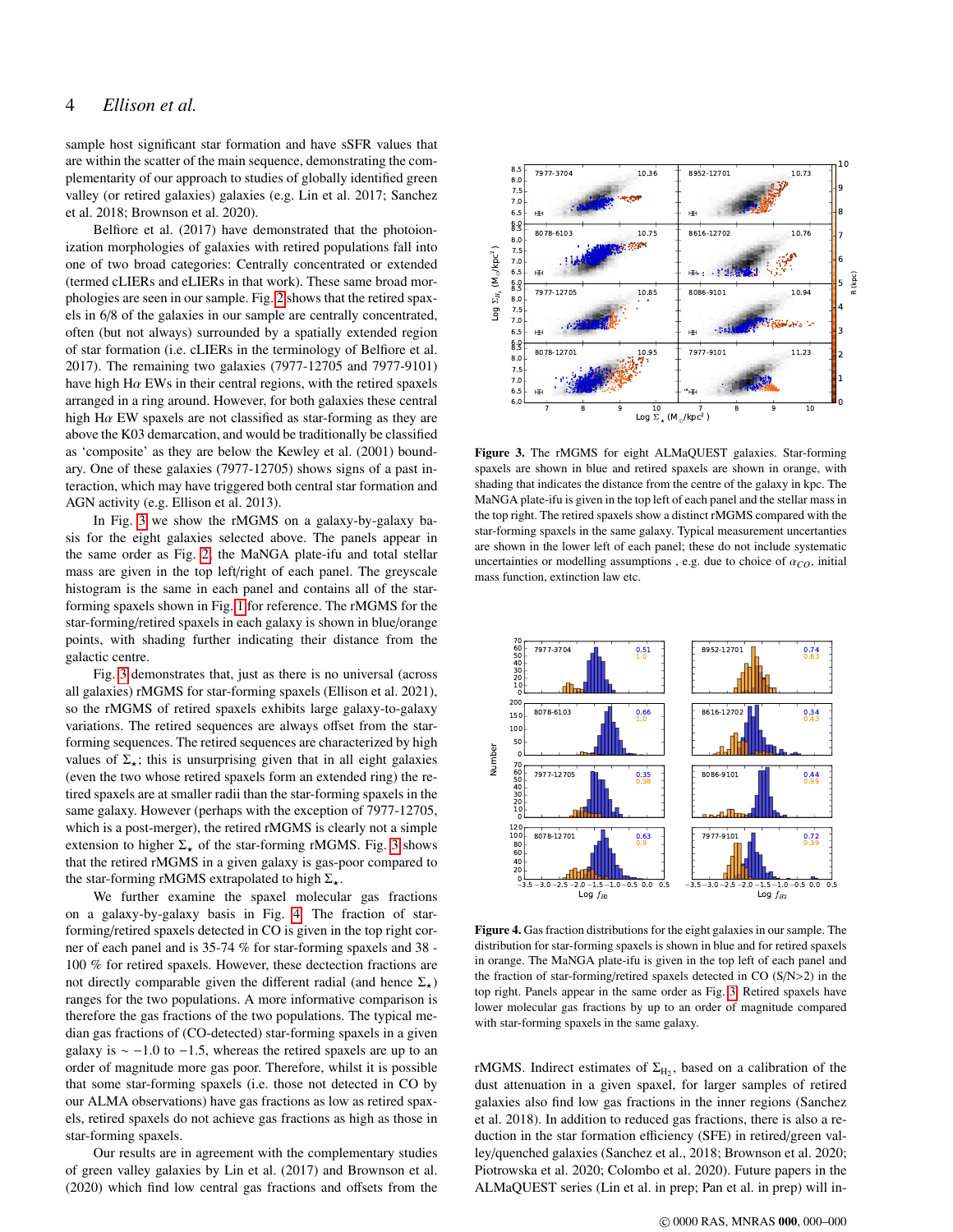vestigate the importance of both SFE and gas fraction in the green valley galaxies in the sample.

#### 4 SUMMARY

Using data obtained as part of the ALMaQUEST survey, we combine optical IFU maps from MaNGA and molecular gas maps from ALMA to enable a study of the rMGMS for retired (rather than fully quenched) spaxels, which are characterized by photoionization by old stellar populations. Our principal conclusions are:

• For the ensemble of spaxels in the 46 galaxies in the full AL-MaQUEST sample we demonstrate that, like star-forming spaxels, retired spaxels form a rMGMS. However, the retired rMGMS is offset to lower  $\Sigma_{\text{H}_2}$  at fixed  $\Sigma_{\star}$  and gas fractions are a factor of ∼5 lower for retired spaxels (Fig. 1).

• We select eight galaxies that 1) have axial ratio  $b/a > 0.35$ , 2) contain at least 20 star-forming spaxels and 3) contain at least 20 retired spaxels. The retired spaxels in 6/8 of these galaxies are centrally concentrated. The remaining two galaxies have composite central regions with retired spaxels in a ring around them (Fig. 2). Since, in all eight galaxies, the retired spaxels are at smaller radii than the star-forming spaxels, the cessation of star formation appears to occur from the inside-out.

• Both the star-forming and retired rMGMS show significant diversity in shape and normalization. The retired rMGMS for a given galaxy forms a distinct sequence that is not simply a continuation of the galaxy's star-forming rMGMS to higher  $\Sigma_{\star}$  (Fig. 3).

• Retired spaxels are more gas-poor, by up to an order of magnitude, than the star-forming spaxels in the same galaxy (Fig. 4).

Our results indicate that the cessation of star formation in the galaxies studied here is linked to a reduction (but not absence) of the molecular gas fraction on kpc-scales that is caused by a mechanism that works from the inside-out.

#### ACKNOWLEDGEMENTS

The authors acknowledge an NSERC Discovery Grant (SLE), AS Award CDA-107-M03 and MOST 108-2628-M-001 -001 -MY3 (LL), ERC Advanced Grant 695671 'Quench' and support from the STFC (AFLB). This paper makes use of the following ALMA data:ADS/JAO.ALMA#2015.1.01225.S, ADS/JAO.ALMA#2017.1.01093.S,

ADS/JAO.ALMA#2018.1.00558.S,

ADS/JAO.ALMA#2018.1.00541.S. ALMA is a partnership of ESO (representing its member states), NSF (USA) and NINS (Japan), together with NRC (Canada), MOST and ASIAA (Taiwan), and KASI (Republic of Korea), in cooperation with the Republic of Chile. The Joint ALMA Observatory is operated by ESO, AUI/NRAO and NAOJ. The National Radio Astronomy Observatory is a facility of the National Science Foundation operated under cooperative agreement by Associated Universities, Inc. Funding for the SDSS IV has been provided by the Alfred P. Sloan Foundation, the U.S. Department of Energy Office of Science, and the Participating Institutions. SDSS-IV acknowledges support and resources from the Center for High Performance Computing at the University of Utah.

### DATA AVAILABILITY

The MaNGA data cubes used in this work are publicly available at https://www.sdss.org/dr15/. The ALMA data used in this work are publicly available after the standard one year proprietary period via the ALMA archive: http://[almascience.nrao.edu](http://almascience.nrao.edu/aq/)/aq/.

#### **REFERENCES**

- Accurso, G., et al., 2017, MNRAS, 470, 4750
- Belfiore, F., et al., 2017, MNRAS, 466, 2570
- Belfiore, F., et al., 2018, MNRAS, 477, 3014
- Bluck, A. F. L., Mendel, J. T., Ellison, S. L., Moreno, J., Simard, L., Patton, D. R., Starkenburg, E., 2014, MNRAS, 441, 599
- Bluck, A. F. L., et al., 2016, MNRAS, 462, 2559
- Bluck, A. F. L., et al., 2020a, MNRAS, 492, 96
- Bluck, A. F. L., et al., 2020b, MNRAS, 499, 230
- Brownson, S., Belfiore, F., Maiolino, R., Lin, L., Carniani, S., 2020, MN-RAS, 498, L66
- Carniani, S., et al., 2016, A&A, 591, 28

Cid Fernandes, R., Stasinska, G., Schlickmann, M. S., Mateus, A., Vale Asari, N., Schoenell, W., Sodre, L., 2010, MNRAS, 403, 1036

- Cid Fernandes, R., Stasinska, G., Mateus, A., Vale Asari, N., 2011, MN-RAS, 413, 1687
- Colombo, D., et al., 2020, A&A, submitted
- Davis, T. A., Greene, J. E., Ma, C.-P., Blakeslee, J. P., Dawson, J. M., Pandya, V., Veale, M., Zabel, N., 2019, MNRAS, 486, 1404
- Ellison, S. L., Mendel, J. T., Patton, D. R., Scudder, J. M., 2013, MNRAS, 453, 3627
- Ellison, S. L., Sanchez, S. F., Ibarra-Medel, H., Antonio, B., Mendel, J. T., Barrera-Ballesteros, J., 2018, MNRAS, 474, 2039
- Ellison, S. L., Thorp, M. D., Pan, H.-A. Lin, L., Scudder, J. M., Bluck, A. F. L.; Sanchez, S. F., Sargent, M., 2020a, MNRAS, 492, 6027
- Ellison, S. L., Thorp, M. D., Lin, L., Pan, H.-A. Bluck, A. F. L.; Scudder, J. M., Sanchez, S. F., Sargent, M., 2020b, MNRAS, 493, L39
- Ellison, S. L., Lin, L., Thorp, M. D., Pan, H.-A. Scudder, J. M., Sanchez, S. F., Bluck, A. F. L., Maiolino, R., 2021, MNRAS, in press
- Fluetsch, A., et al., 2019, MNRAS, 483, 4586
- French, K. D., Yang, Y., Zabludoff, A., Narayanan, D., Shirley, Y., Walter, F., Smith, J.-D., Tremonti, C. A., 2015, ApJ, 801, 1
- Gensior, J., Kruijssen, J. M. D., Keller, B. W., 2020, MNRAS, 495, 199
- Hsieh, B. C., et al., 2017, ApJ, 851, L24
- Kauffmann, G., et al., 2003, MNRAS, 346, 1055
- Kewley, L. J., Dopita, M. A., Sutherland, R. S., Heisler, C. A., Trevena, J., 2001, ApJ, 556, 121
- Lang, P., et al., 2014, ApJ, 788, 11
- Law, D. R., et al., 2015, 150, 19
- Lin, L., et al., 2017, ApJ, 851, 18
- Lin, L., et al., 2020, ApJ, 903, 145
- Martig, M., Bournaud, F., Teyssier, R., Dekel, A., 2009, ApJ, 707, 250
- Medling, A. M., et al., 2018, MNRAS, 475, 5194
- Mendez-Abreu, J., Sanchez, S. F., de Lorenzo-Caceres, A., 2019, MNRAS, 488, L80
- Morselli, L., et al., 2020, 496, 4606
- Omand, C. M. B., Balogh, M. L., Poggianti, B. M., 2014, MNRAS, 440, 843
- Piotrowska, J. M., Bluck, A. F. L., Maiolino, R., Concas, A., Peng, Y., 2020, MNRAS, 492, L6
- Roberts-Borsani, G., & Saintonge, A., 2018, MNRAS, 482, 4111
- Sánchez, S. F., et al., 2014, A&A, 563, 49
- Sánchez, S. F., et al., 2016, RMxAA, 52, 21
- Sánchez, S. F., et al., 2018, RMxAA, 54, 217
- Sánchez, S. F., Walcher, C. J., Lopez-Coba, C., Barrera-Ballesteros, J. K., Mejia-Narvaez, A., Espinosa-Ponce, C., Camps-Farina, A., 2020, RMxAA, in press
- Schaefer, A. L., et al., 2017, MNRAS, 464, 121